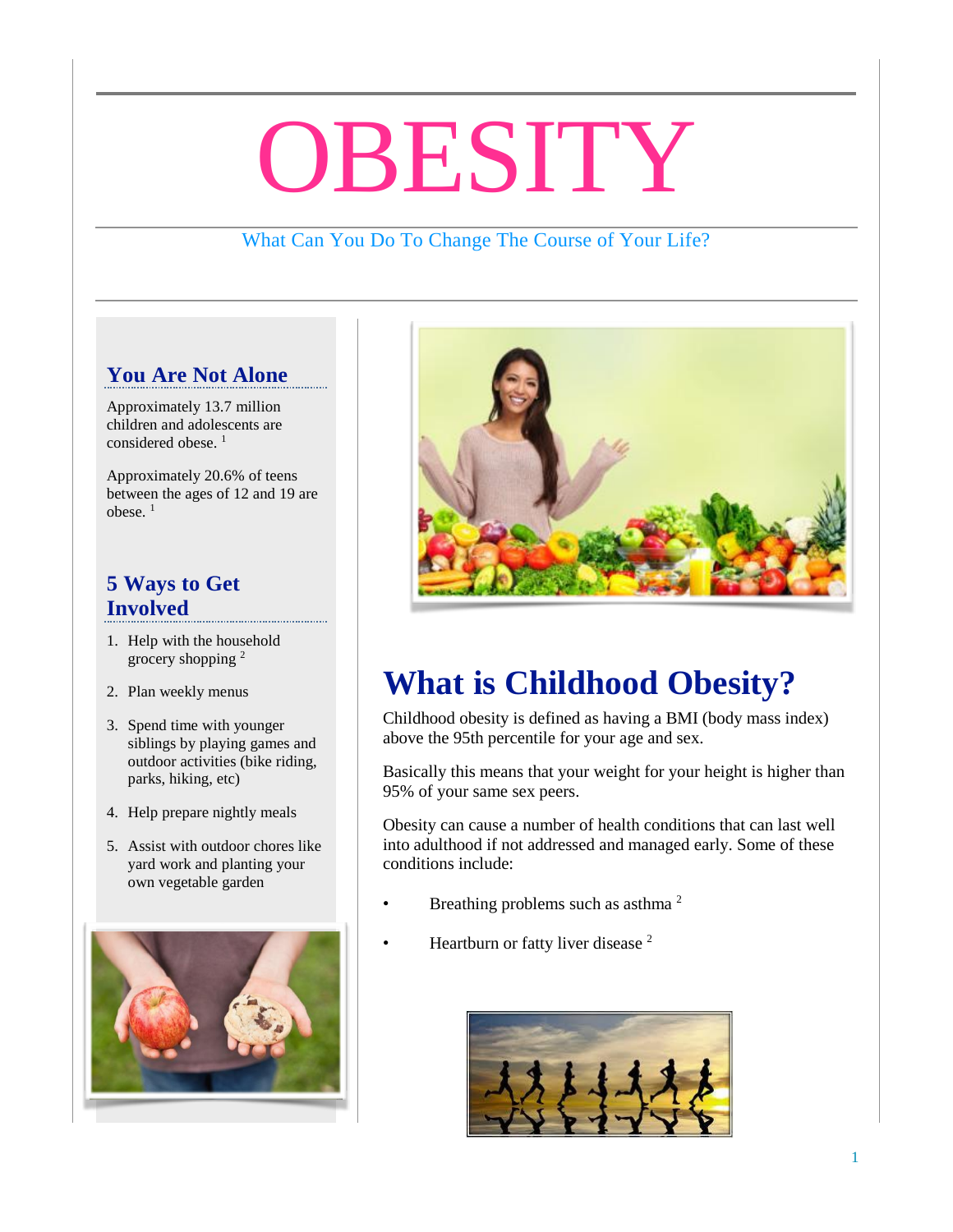# **Why Should You Lose Weight?**

Reduction of weight by even just 5% has been shown to produce positive health changes.

• Lowered risk of developing Type 2 Diabetes

• Lowered blood glucose levels Long-term weight loss can have an immediate and lasting physical, emotional and social impacts

- Increased Energy
- Improved Mental Focus
- Better School Performance
- Clearer and brighter skin
- Healthier hair and nails
- Better Sleep
- Improved social interactions  $3, 4$

#### **Additional Resources**

Centers for Disease Control: Overweight & Obesity //www.cdc.gov/obesity/index.html Weight Management for Youth [https://www.nutrition.gov/subject/weight-management/weight](https://www.nutrition.gov/subject/weight-management/weight-management-youth)[management-youth](https://www.nutrition.gov/subject/weight-management/weight-management-youth) National Heart, Lung and Blood Institute https://www.nhlbi.nih.gov/health/e [resources/child-teen-resources.htm](https://www.nhlbi.nih.gov/health/educational/wecan/tools-resources/child-teen-resources.htm) Obesity Action Coalition [https://www.obesityaction.org/community/article-library/kids](https://www.obesityaction.org/community/article-library/kids-corner-teens-tweens-why-nutrition-is-important/)[corner-teens-tweens-why-nutrition-is-important/](https://www.obesityaction.org/community/article-library/kids-corner-teens-tweens-why-nutrition-is-important/)

- Low self-esteem and lower quality of life  $2$
- Social problems such as bullying and stigma<sup>2</sup>

## *What can you do to become healthier?*

There are a number of simple changes that you can make in your daily life that will improve your health and help you to lose weight.

#### • **Eat more fruits and vegetables**

- Add fruits such as strawberries and bananas to your breakfast

-Keep your dinner colorful by making half your plate vegetables.

#### • **Pay attention to portion sizes**

-It's okay to have healthy snacks between meals to help avoid over-eating

#### • **Watch what you drink**

-It's easy to forget that drinks have calories too.

-Substitute that can of soda for unsweetened iced tea or even better water.

#### • **Get moving**

-Studies have shown that 45 to 60 minutes of physical activity per day can help to reduce weight

-There are a number of fun activities that you can do right at home such as: jump rope, walking, or playing with younger siblings 3, 4, 5

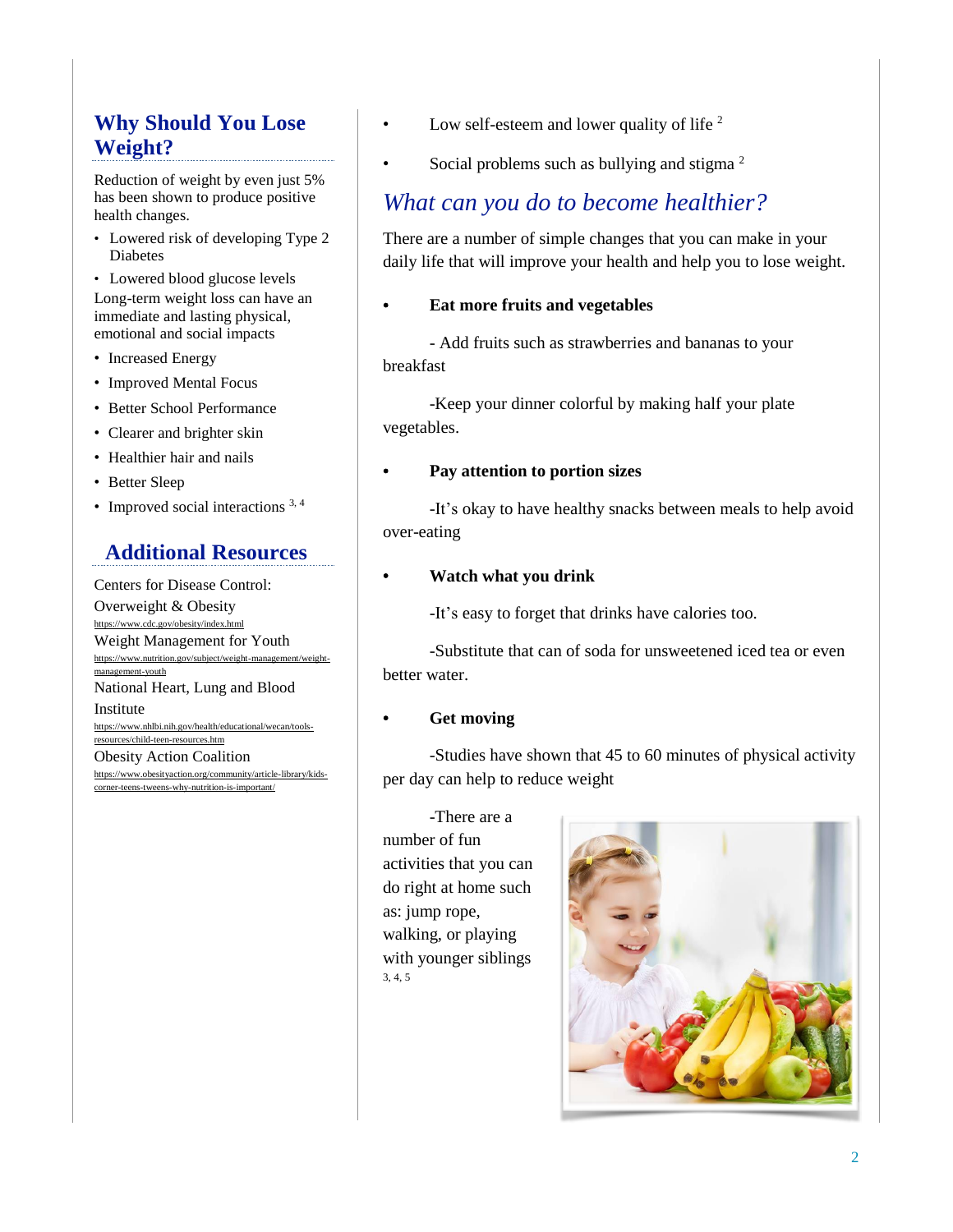Annotated Bibliography

1. Greves Grow HM, Hencz P, Verbovski MJ, et al. Partnering for success and sustainability in community-based child obesity intervention. *Fam Community Health.* 2014; 37 (1): 45 - 59. doi: 10.1097/FCH.0000000000000010

Community-based obesity intervention programs for families are an ongoing challenge as they lack long-term funding and sustainable models. Using principles of continuous process improvement, community participatory research and the RE-AIM framework the ACT! Actively Changing Together program was able to successfully transition from a grant-funded program to a community-supported program. The pilot demonstrated positive results in changing parent and child behaviors, youth quality of life, the importance of ongoing family participation and reduction of youth body mass index.

2. Ho M, Garnet SP, Baur L, et al. Effectiveness of lifestyle interventions in child obesity: systematic review with meta-analysis. *Pediatrics*. 2012; 130 (6): 1647 - 1671. doi: 10.1542/peds.2012-1176

Lifestyle interventions often lead to improvements in weight and cardio-metabolic outcomes for overweight and obese children. The study aimed to examine the impact of combining lifestyle interventions with dietary changes on weight change and cardio-metabolic risk factors. Lifestyle interventions included the use of family involvement, specific dietary protocols along with exercise interventions.

3. Burrows T, Warren JM, Baur LA, Collins CE. Impact of a child obesity intervention on dietary intake and behaviors. *Int J Obes.* 2008; 32: 1481-1488. doi: 10.1038/ijo.2008.96

This study was designed to observe and describe dietary intakes and food behavior changes in overweight and obese children while assessing the impact of a dietary modification program. Between 6 and 12 months, all groups in the study showed improvement in dietary intake with decreases in total quantity of food while showing increases in intake of core food groups. Results show that parents can